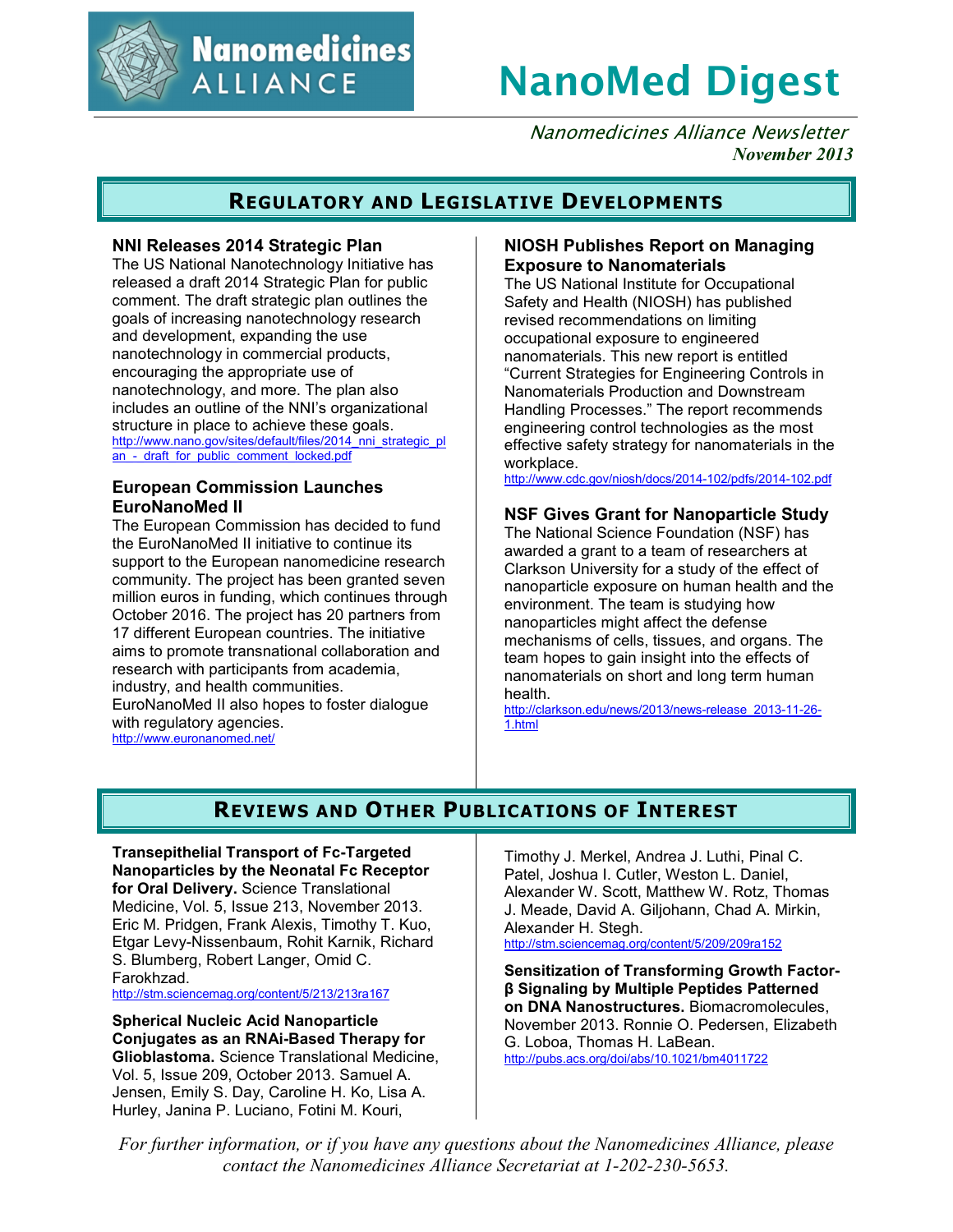**Translational Studies of Phenotypic Probes for the Mononuclear Phagocyte System and Liposomal Pharmacology.** The Journal of Pharmacology and Experimental Therapeutics, Vol. 347, No. 3, pp. 599 – 606, December 2013. Whitney P. Caron, John C. Lay, Alan M. Fong, Ninh M. La-Beck, Parag Kumar, Suzanne E. Newman, Haibo Zhou, Jane H. Monaco, Daniel L. Clarke-Pearson, Wendy R. Brewster, Linda Van Le, Victoria L. Bae-Jump, Paola A. Gehrig, William C. Zamboni.

http://jpet.aspetjournals.org/content/347/3/599

**Bionanocomposites: Differential Effects of Cellulose Nanocrystals on Protein Diblock Copolymers.** Biomacromolecules, October 2013. Jennifer S. Haghpanah, Raymond Tu, Sandra Da Silva, Deng Yan, Silvana Mueller, Christoph Weder, E. Johan Foster, Iulia Sacui, Jeffery W. Gilman, Jin Kim Montclare. http://pubs.acs.org/doi/abs/10.1021/bm401304w

#### **Janus cyclic peptide–polymer nanotubes.**

Nature Communications, Vo. 4, No. 2780, November 2013. Maarten Danial, Carmen My-Nhi Tran, Philip G. Young, Sébastien Perrie, Katrina A. Jolliffe.

http://www.nature.com/ncomms/2013/131113/ncomms3780/f ull/ncomms3780.html

#### **Two-Wave Nanotherapy To Target the Stroma and Optimize Gemcitabine Delivery To a Human Pancreatic Cancer Model in**

**Mice.** ACS Nano, Vol. 7, Issue 11, pp. 10048 – 10065, October 2013. Huan Meng, Yang Zhao, Juyao Dong, Min Xue, Yu-Shen Lin, Zhaoxia Ji, Wilson X. Mai, Haiyuan Zhang, Chong Hyun Chang, C. Jeffrey Brinker, Jeffrey I. Zink, and Andre E. Nel.

http://pubs.acs.org/doi/abs/10.1021/nn404083m

**Multidrug resistance protein P-gp interaction with nanoparticles (fullerenes and carbon nanotube) to assess their drug delivery potential: a theoretical molecular docking study.** International Journal of Computational Biology and Drug Design, Vol. 6, No. 4, November 2013. Sergey Shityakov, Carola Förster.

http://www.inderscience.com/offer.php?id=56801

**Nanoparticle-directed sub-cellular localization of doxorubicin and the sensitization breast cancer cells by circumventing GST-Mediated drug resistance.** Biomaterials, Vol. 35, Issue 4, pp. 1227 – 1239, January 2014. Xianghui Zeng, Ralf Morgenstern, Andreas M. Nyström. http://www.sciencedirect.com/science/article/pii/S014296121 3012726

#### **Optoelectronic control of surface charge and translocation dynamics in solid-state nanopores.** Nature Nanotechnology, November

2013. Nicolas Di Fiori, Allison Squires, Daniel Bar, Tal Gilboa, Theodore D. Moustakas, Amit Meller.

http://www.nature.com/nnano/journal/vaop/ncurrent/full/nnan o.2013.221.html

#### **Tumour-on-a-chip provides an optical window into nanoparticle tissue transport.** Nature Communications, October 2013. Alexandre Albanese, Alan K. Lam, Edward A.

Sykes, Jonathan V. Rocheleau, Warren C.W. Chan.

http://www.nature.com/ncomms/2013/131031/ncomms3718/f ull/ncomms3718.html

#### **Nanotechnology in the regulation of stem cell behavior.** Science and Technology of Advanced Materials, Vol. 14, October 2013. King-Chuen Wu, Ching-Li Tseng, Chi-Chang Wu, Feng-Chen Kao, Yuan-Kun Tu, Edmund C So, Yang-Kao Wang. http://iopscience.iop.org/1468-6996/14/5/054401/

## **CONFERENCES AND WORKSHOPS**

#### **IEEE Workshop on Nanoinformatics for Biomedicine, December 18-21, 2013, Shanghai, China**

Computational toxicology Nanomaterial-biological interactions Translational research Risk assessment and regulation

http://workshops.i-a-i.com/nanoinfo2013

**Euro-Mediterranean Conference on Natural Products: From Biotechnology to Nanomedicine, January 4-6, 2014, Cairo, Egypt** 

Biotechnology Pharmacogenomics Pharmacokinetics Pharmacodynamics Nano formulations Nano particle delivery Toxicology http://www.bionats.org/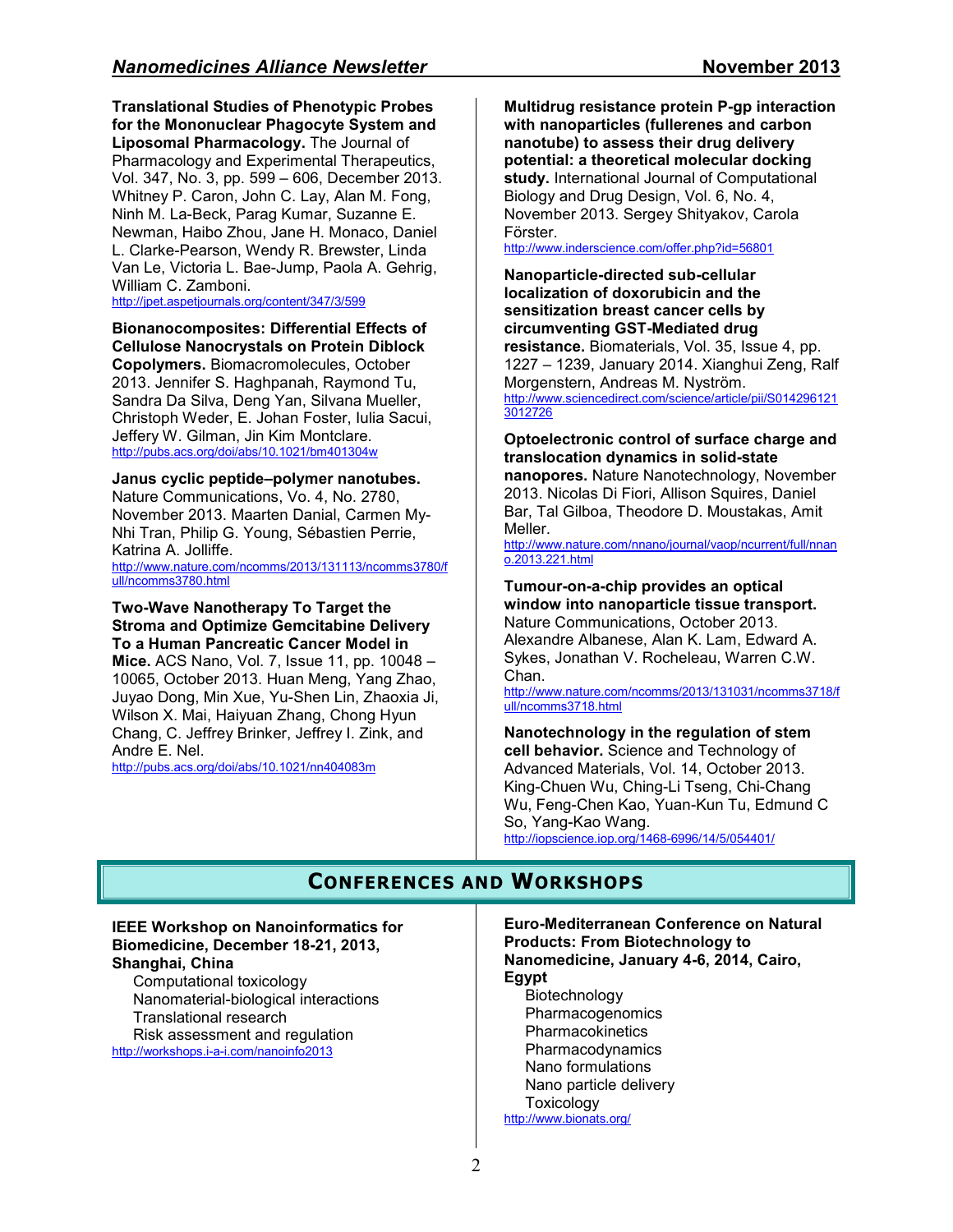#### **Nanotechnology PQRI Workshop – Nanomaterial Drug Products: Current Experience and Management of Potential Risks, January 14-15, 2014, Rockville, MD, USA**

Regulatory approaches Risk assessement Impact of nanomaterials Characterization Manufacturing considerations http://www.pqri.org/pdfs/Nano\_Preliminary%20Program%20 Brochure.pdf

#### **ASME 2014 3rd Global Congress on Nanoengineering for Medicine and Biology, February 2-5, 2014, San Francisco, CA, USA**

Therapeutics and Drug Delivery Regenerative Medicine and Tissue Engineering Modeling and Materials in Physiology, Disease, and Treatment Nanotoxicology http://www.asmeconferences.org/NEMB2014/

#### **NanoPortugal 2014 International Conference, February 12 – 14, 2014, Porto, Portugal**

Nanomedicine Modeling **Nanotubes** Nanoinstrumentation http://www.nanopt.org/14EN/topics.php?m=c&s=to

#### **BioNanoMed 2014, March 26-28, 2014, Krems, Austria**

Nanomedicines innovation Diagnostics and therapy Regenerative medicine Imaging technology

#### Nano safety http://www.bionanomed.at/index.php?id=26

#### **American Society for Nanomedicine 4th Annual Scientific Conference, March 28 – 30, 2014, Rockville, MD, USA**

Target drug delivery **Toxicology** Nanoimaging **Therapeutics** http://amsocnanomed.org/conference-info

#### **Nanotechnology for Health Care Conference, April 2-4, 2014, Petit Jean Mountain,**

**Arkansas, USA**  Disease Diagnostics **Therapeutics** Prevention http://arkansasnanohealth.com/

#### **NANOSMAT USA 2014, May 19 – 22, 2014,**

**Houston, Texas, USA**  Carbon-based nanomaterials **Nanocomposites** Self-assembly Modeling Interactive nanomaterials http://www.nanosmat-usa.com/default.asp

#### **11th International Conference on Nanosciences and Nanotechnologies, July 8**

# **– 11, 2014, Thessalonica, Greece**

Nanofabrication Self-assembly and self-organization Clinical Applications Nanobiotechnology http://www.nanotexnology.com/index.php?option=com\_conte nt&view=article&id=48&Itemid=54

# **REFERENCE SECTION**

### **Nanobio- and Nanomedicine Companies**

Listed alphabetically: http://www.nanowerk.com/nanotechnology/nanomaterial/nan obiomedicine\_a.php

## **Nano Organizations**

National Center for Toxicological Research (NCTR): http://www.fda.gov/AboutFDA/CentersOffices/NCTR/default. htm

National Nanotechnology Initiative (NNI): http://www.nano.gov/

Nano Science and Technology Consortium (NSTC): http://www.nstc.in/

Nano Science and Technology Institute (NSTI): http://www.nsti.org/

The Nanotechnology Institute (NTI): http://nanotechinstitute.org/

## **Nano Journals**

American Chemical Society -- Nano Letters: http://pubs.acs.org/journal/nalefd

Institute of Physics – Nanotechnology: http://iopscience.iop.org/0957-4484/

Journal of Nanoscience and Nanotechnology: http://www.aspbs.com/jnn/

NanoTrends - A Journal of Nanotechnology and its Applications: http://www.nstc.in/journal/default.aspx